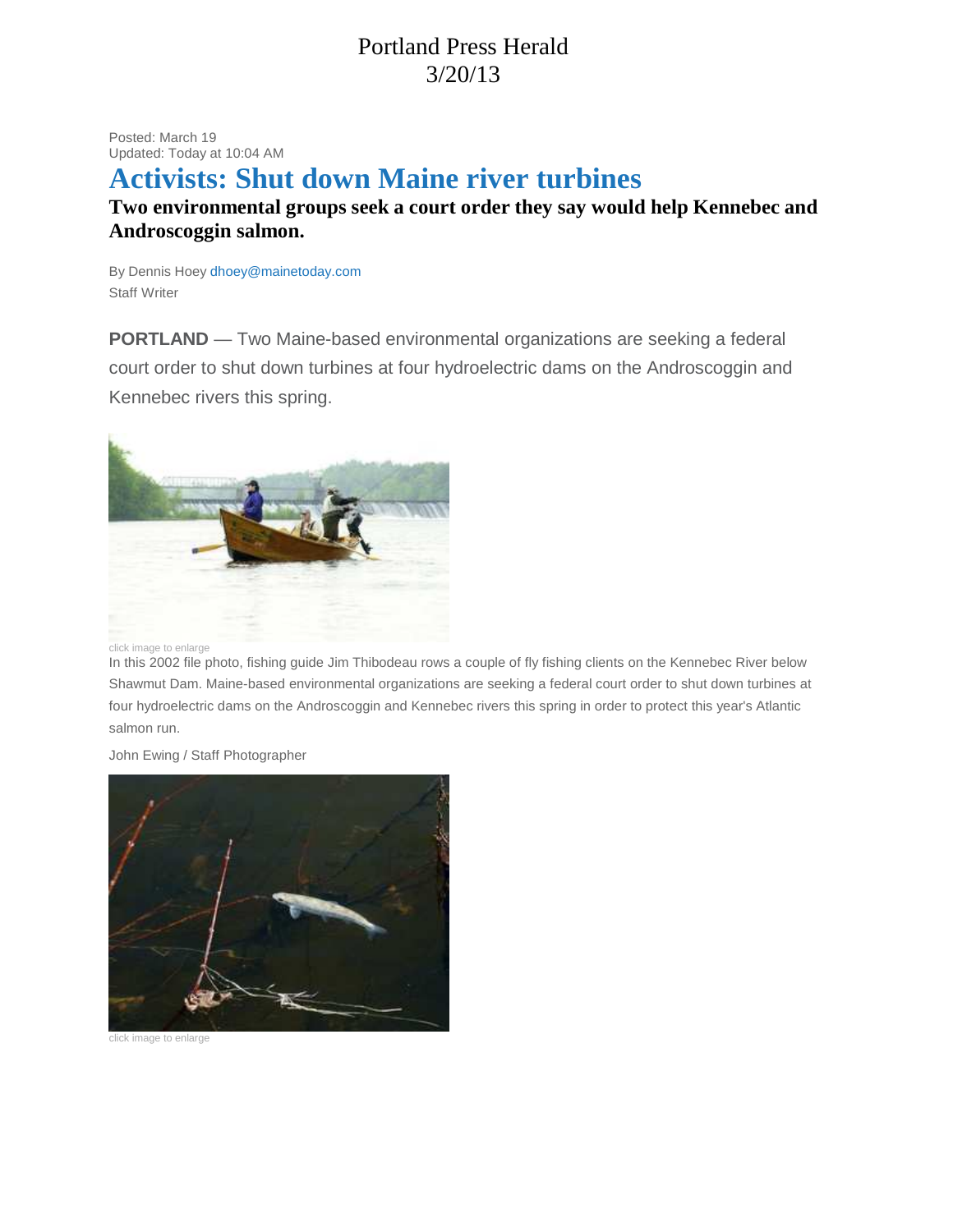An Atlantic salmon smolt swims near the surface of the Saco River, in Biddeford, after 8,000 of the fish were stocked Wednesday, April 15, 2009. Maine-based environmental organizations are seeking a federal court order to shut down turbines at four hydroelectric dams on the Androscoggin and Kennebec rivers this spring in order to protect this year's Atlantic salmon run.

Jack Milton / Staff Photographer

Select images available for purchase in the Maine Today Photo Store

Shutting down the turbines, which are in Brunswick, Waterville, Skowhegan and Fairfield, will have a minimal effect on energy production and go a long way toward protecting this spring's Atlantic salmon run, the groups argue.

The shutdown would last for about seven weeks, from April 15 to June 5, the period when young salmon migrate from freshwater to saltwater habitats.

Friends of Merrymeeting Bay and Environment Maine filed the motion for a preliminary injunction last week in U.S. District Court in Portland.

"The Atlantic salmon in the Kennebec and Androscoggin rivers are on the verge of extinction, yet the dam owners and government agencies continue to stall," said Ed Friedman, spokesman for Friends of Merrymeeting Bay, in a statement issued Tuesday. "This is a situation in which a federal judge, and only a federal judge, can take immediate action to help save this species."

The court filing names NextEra Energy Resources LLC of Florida and FPL Energy Maine Hydro LLC as the defendants. Those companies, which operate the dams, have three weeks to respond.

A spokesperson for those companies could not be reached Tuesday.

According to the Maine Department of Inland Fisheries and Wildlife, Atlantic salmon migrate from the ocean to fresh water to reproduce in the rivers where they're born.

When the young salmon, called smolts, grow to 6 inches long, they change physiologically to adapt to life in salt water.

This year's Atlantic salmon run -- when juvenile fish swim from fresh water to salt water -- is expected to be significant because of increased stocking by the state and evidence that a huge number of adults returned to Maine rivers to spawn two years ago, said